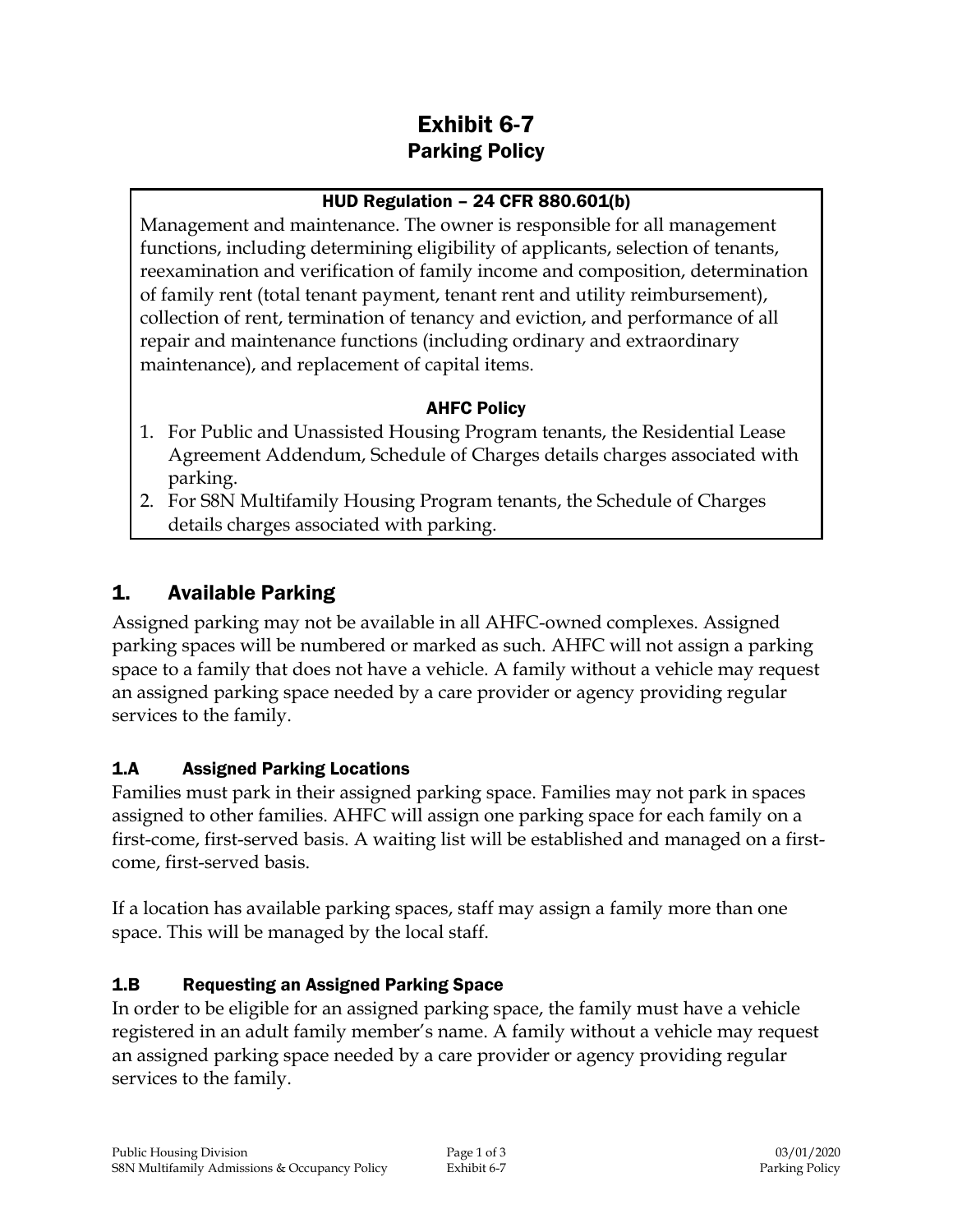#### 1.C "Open" Parking Locations

For complexes without assigned parking spaces, families are restricted to one parking space per family. Requests for additional parking may be granted by local staff.

#### 1.D Changes in Vehicle Ownership

If a parking space has been assigned, families are responsible for notifying AHFC of any changes in vehicle ownership. Families that have been assigned a parking space and no longer own a vehicle may have those spaces reassigned to a family on the waiting list.

### 1.E Guest and Visitor Parking

Guests and visitors may park in spaces designated for visitors. If there is no visitordesignated parking marked, guests and visitors must park in available street parking.

### 2. Handicapped Parking

AHFC complexes may have parking spaces reserved for persons with disabilities. This parking will be assigned as available parking spaces allow and on a first-come, firstserved basis. A waiting list will be established and managed on a first-come, firstserved basis.

If guest or visitor handicapped parking spaces are available at an AHFC complex, they will be marked as such. Guests or visitors who park in handicapped parking spaces without the appropriate identification on their vehicle may be towed. All towing and associated costs will be at the vehicle owner's expense.

## 3. Parking Spaces with Electrical Outlets

At some AHFC properties, electrical outlets may be leased from AHFC. Electrical outlets are to be used only by the family for the purpose of plugging in the car's block heater during cold weather conditions. Charges appear in the Schedule of Charges. Leased, electrical outlets are available at:

- Anchorage Chugach Manor
- Fairbanks Golden Ages and Southall Manor

Electrical outlets are also available in Anchorage at Park View Manor. When families are assigned a space, the switch to the electrical outlet is in the family's dwelling unit. There is no additional charge for these outlets as families are responsible for the payment of their electricity service.